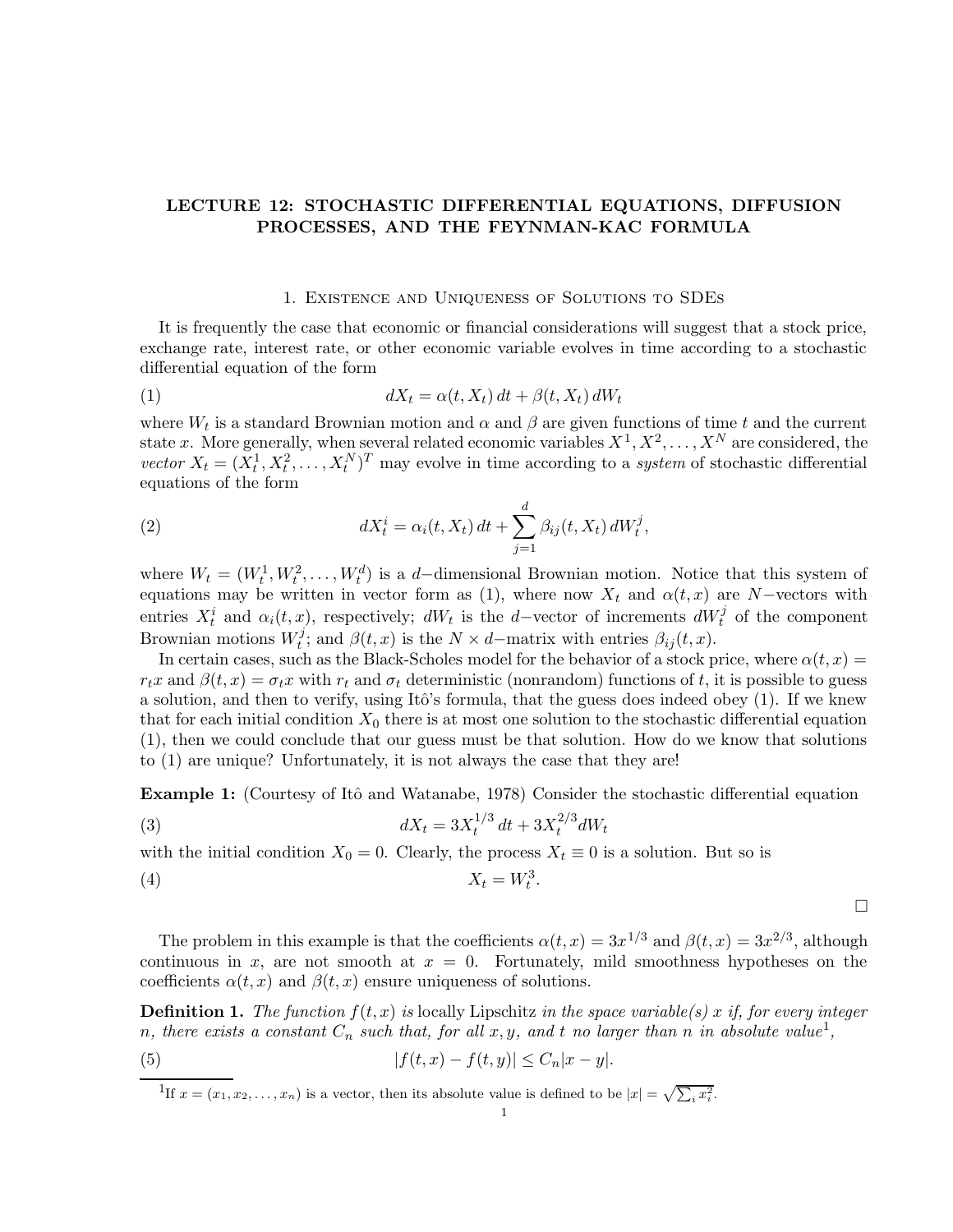In practice, one rarely needs to verify this condition, because the following is true, by the mean value theorem of calculus: If  $f(t, x)$  is continuously differentiable, then it locally Lipschitz. Occasionally one encounters situations where one of the coefficients in a stochastic differential equation has "corners" (for instance, the function  $f(x) = |x|$ ); such functions are locally Lipschitz but not continuously differentiable.

**Theorem 1.** Suppose that the functions  $\alpha_i(t, x)$  and  $\beta_{ij}(t, x)$  are all locally Lipschitz in the space variable x. Then for each initial condition  $X_0 = x_0$ , there is at most one solution to the system of stochastic differential equations (2).

Are there always solutions to stochastic differential equations of the form (1)? No! In fact, existence of solutions for all time  $t \geq 0$  is not guaranteed even for ordinary differential equations (that is, differential equations with no random terms). It is important to understand why this is so. A differential equation (or a system of differential equations) prescribes how the state vector  $X_t$  will evolve in any small time interval dt, for as long as the state vector remains finite. However, there is no reason why the state vector must remain finite for all times  $t \geq 0$ .

Example 2: Consider the ordinary differential equation

(6) 
$$
\frac{dx}{dt} = \frac{1}{1-t} \quad \text{for } 0 \le t < 1.
$$

The solution for the initial condition  $x_0$  is

(7) 
$$
x(t) = x_0 + \int_0^t (1 - s)^{-1} ds = x_0 - \log(1 - t) \quad \text{for } 0 \le t < 1.
$$

As t approaches 1,  $x(t)$  converges to  $\infty$ .

**Example 3:** The previous example shows that if the coefficients in a differential equation depend explicitly on  $t$  then solutions may "explode" in finite time. This example shows that explosion of solutions may occur even if the differential equation is *autonomous*, that is, if the coefficients have no explicit time dependence. The differential equation is

.

.

$$
\frac{dx}{dt} = x^2
$$

The general solution is

(9) 
$$
x(t) = -(t - C)^{-1}
$$

For the initial condition  $x(0) = x_0 > 0$ , the value of C must be  $C = 1/x_0$ . Consequently, the solution  $x(t)$  explodes as t approaches  $1/x_0$ .

Observe that in Example 2, the coefficient  $\alpha(t,x) = x^2$  is not only time-independent, but continuously differentiable, and therefore locally Lipschitz. Hence, the hypotheses of Theorem 1 do not guarantee existence of solutions for all  $t$ . The next theorem gives useful sufficient conditions for the existence of solutions for all  $t$ .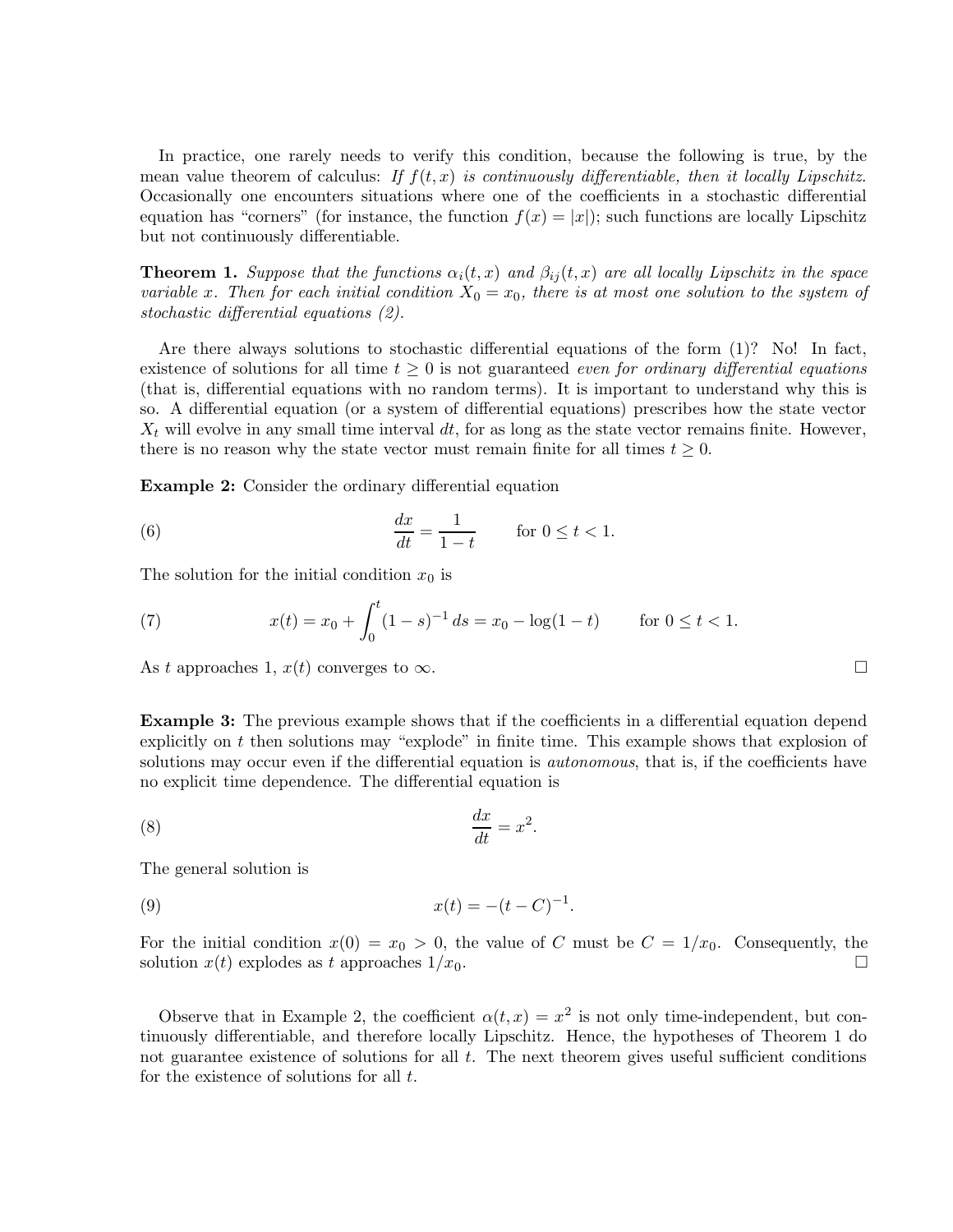**Theorem 2.** Assume that the coefficients in the system  $(1)$  of stochastic differential equations satisfy the following global Lipschitz and growth conditions: for some  $C < \infty$ ,

(10) 
$$
|\alpha_i(t, x) - \alpha_i(t, y)| \le C|x - y| \quad \text{for all } t \in \mathbb{R} \text{ and } x, y \in \mathbb{R}^N
$$

$$
|\beta_{ij}(t, x) - \beta_{ij}(t, y)| \le C|x - y| \quad \text{for all } t \in \mathbb{R} \text{ and } x, y \in \mathbb{R}^N
$$

$$
|\alpha_i(t, x)| \le C|x| \quad \text{for all } t \in \mathbb{R} \text{ and } x \in \mathbb{R}^N, \text{ and }
$$

$$
|\beta_{ij}(t, x)| \le C|x| \quad \text{for all } t \in \mathbb{R} \text{ and } x \in \mathbb{R}^N.
$$

Then for each  $x_0 \in \mathbb{R}^N$  there is a (unique) solution to the system (1) such that  $X_0 = x_0$ .

The existence and uniqueness theorems 1 and 2 stated above were proved by Itô in 1951. The proofs follow the lines of the classical proofs for existence and uniqueness of solutions of ordinary differential equations, with appropriate modifications for the random terms. See, for instance, KARATZAS & SHREVE for details.

More properties of the Ornstein-Uhlenbeck process are given in the exercises.

#### 2. The Ornstein-Uhlenbeck Process

In the parlance of professional probability, a *diffusion process* is a continuous-time stochastic process that satisfies an autonomous (meaning that the coefficients  $\alpha$  and  $\beta$  do not depend explicitly on the time variable t) stochastic differential equation of the form  $(1)$ . Such processes are necessarily (strong) Markov processes.<sup>2</sup> Apart from Brownian motion, perhaps the most important diffusion process is the Ornstein-Uhlenbeck process, known also in finance circles as the Vasicek model. The Ornstein-Uhlenbeck process is the prototypical mean-reverting process: although random, the process exhibits a pronounced tendency toward an equilibrium value, just as an oscillating pendulum or spring is always pulled toward its rest position. In financial applications, the Ornstein-Uhlenbeck process is often used to model quantities that tend to fluctuate about equilibrium values, such as interest rates or volatilities of stock prices. The stochastic differential equation for the Ornstein-Uhlenbeck process is

(11) 
$$
dY_t = -\alpha (Y_t - \mu) dt + \sigma dW_t,
$$

where  $\alpha, \mu \in \mathbb{R}$  and  $\sigma > 0$  are parameters. Observe that, if  $\sigma = 0$  then this becomes an ordinary differential equation with an attractive rest point at  $\mu$ . (EXERCISE: Find the general solution when  $\sigma = 0$ , and verify that as  $t \to \infty$  every solution curve converges to  $\mu$ .) The term  $\sigma dW_t$  allows for the possibility of random fluctuations about the rest position  $\mu$ ; however, if  $Y_t$  begins to randomly wander very far from  $\mu$  then the "mean-reversion" term  $-\alpha(Y_t - \mu) dt$  becomes larger, forcing  $Y_t$ back toward  $\mu$ .

The coefficients of the stochastic differential equation (11) satisfy the hypotheses of Theorem 2, and so for every possible initial state  $y_0 \in \mathbb{R}$  there is a unique solution  $Y_t$ . In fact, it is possible to give an explicit representation of the solution. Let's try the simplest case, where  $\mu = 0$ . To guess such a representation, try a combination of ordinary and stochastic (Itô) integrals; more generally, try a combination of nonrandom functions and Itô integrals:

$$
Y_t = A(t) \left( y_0 + \int_0^t B(s) dW_s \right),
$$

 $2A$  thorough discussion of such issues is given in the XXX-rated book *Multidimensional Diffusion Processes* be Stroock and Varadhan. For a friendlier introduction, try Steele's new book Stochastic Calculus with Financial Applications.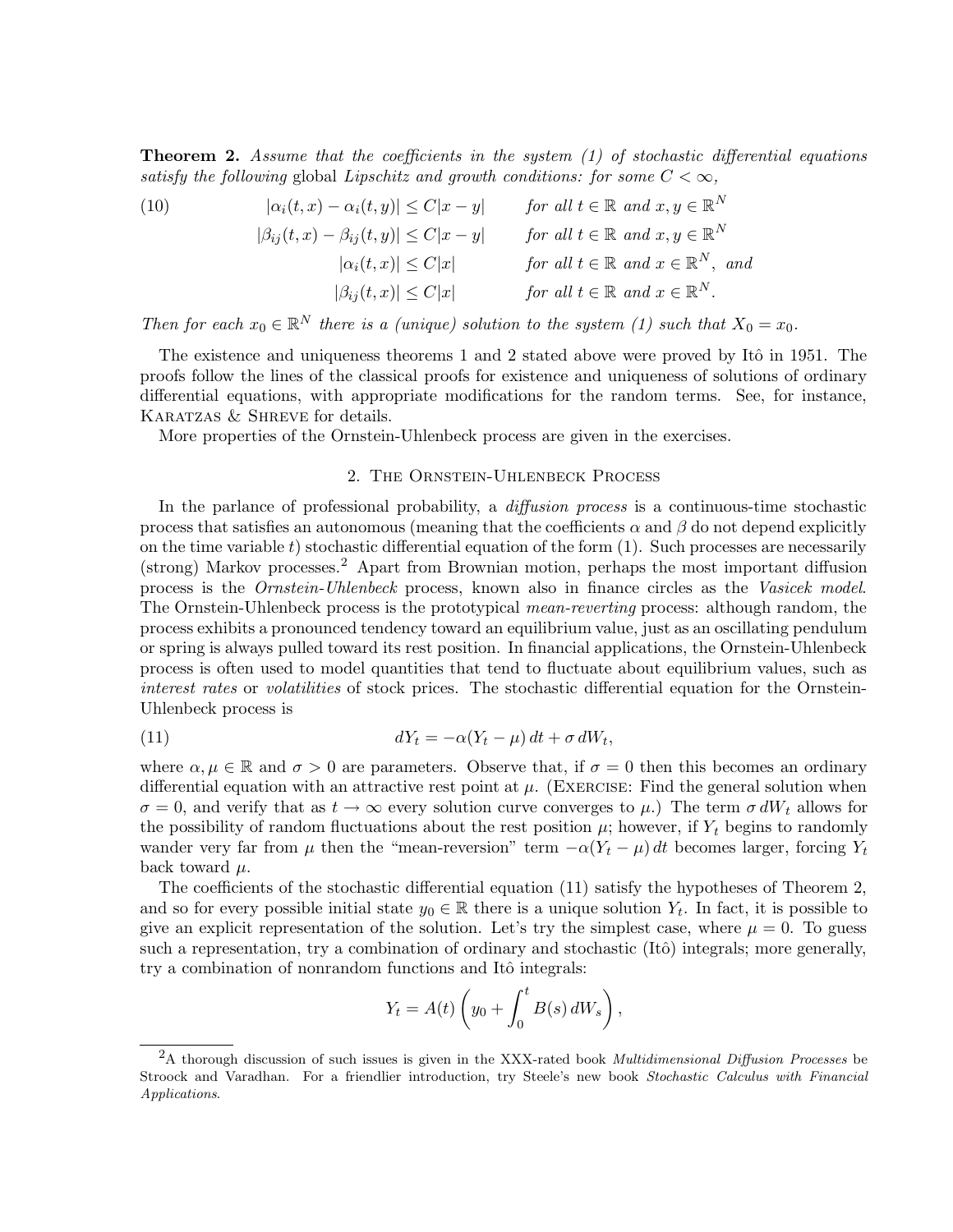where  $A(0) = 1$ . If  $A(t)$  is differentiable and  $B(t)$  is continuous, then

$$
dY_t = A'(t) \left( y_0 + \int_0^t B(s) dW_s \right) dt + A(t)B(t) dW_t
$$
  
= 
$$
\frac{A'(t)}{A(t)} Y_t dt + A(t)B(t) dW_t.
$$

Matching coefficients with (11) shows that  $A'(t)/A(t) = -\alpha$  and  $A(t)B(t) = \sigma$ . Since  $A(0) = 1$ , this implies that  $A(t) = \exp\{-\alpha t\}$  and  $B(t) = \sigma \exp\{\alpha t\}$ . Thus, for any initial condition  $Y_0 = y_0$ , the solution of (11) is given by

(12) 
$$
Y_t = \exp\{-\alpha t\} y_0 + \sigma \exp\{-\alpha t\} \int_0^t \exp\{\alpha s\} dW_s
$$

The explicit formula (12) allows us to read off a large amount of important information about the Ornstein-Uhlenbeck process. First, recall that it is always the case that the integral of a nonrandom function  $f(s)$  against  $dW_s$  is a normal (Gaussian) random variable, with mean zero and variance  $\int f(s)^2 ds$ . Thus, for each t,

(13) 
$$
Y_t \sim \text{Normal}\left(y_0 e^{-\alpha t}, \sigma^2 \frac{1 - e^{-2\alpha t}}{2\alpha}\right).
$$

As  $t \to \infty$ , the mean and variance converge (rapidly!) to 0 and  $\sigma^2/2\alpha$ , respectively, and so

(14) 
$$
Y_t \xrightarrow{\mathcal{D}} \text{Normal}\left(0, \frac{\sigma^2}{2\alpha}\right)
$$

This shows that the Ornstein-Uhlenbeck process has a *stationary* (or *equilibrium*, or *steady-state*) distribution, and that it is the Gaussian distribution with the paramaters shown above. In fact, formula (12) implies even more. Consider two different initial states  $y_0$  and  $y'_0$ , and let  $Y_t$  and  $Y_t'$  be the solutions (12) to the stochastic differential equation (11) with these initial conditions, respectively. Then

.

(15) 
$$
Y_t - Y'_t = \exp\{-\alpha t\} (y_0 - y'_0).
$$

Thus, the difference between the two solutions  $Y_t$  and  $Y'_t$  decays exponentially in time, at rate  $\alpha$ . For this reason  $\alpha$  is sometimes called the *relaxation parameter*.

## 3. Diffusion Equations and the Feynman-Kac Formula

Diffusion processes (specifically, Brownian motion) originated in physics as mathematical models of the motions of individual molecules undergoing random collisions with other molecules in a gas or fluid. Long before the mathematical foundations of the subject were laid<sup>3</sup>, Albert Einstein realized that the microscopic random motion of molecules was ultimately responsible for the macroscopic physical phenomenon of diffusion, and made the connection between the volatility parameter  $\sigma$ of the random process and the diffusion constant in the partial differential equation governing diffusion.<sup>4</sup> The connection between the differential equations of diffusion and heat flow and the

 $3$ around 1920, by Norbert Wiener, who proved that there is a probability distribution (measure) P on the space of continuous paths such that, if one chooses a path  $B_t$  at random from this distribution then the resulting stochastic process is a Brownian motion, as defined in Lecture 5.

<sup>&</sup>lt;sup>4</sup>This observation led to the first accurate determination of Avagadro's number, and later, in 1921, to a Nobel prize in physics for Mr Einstein.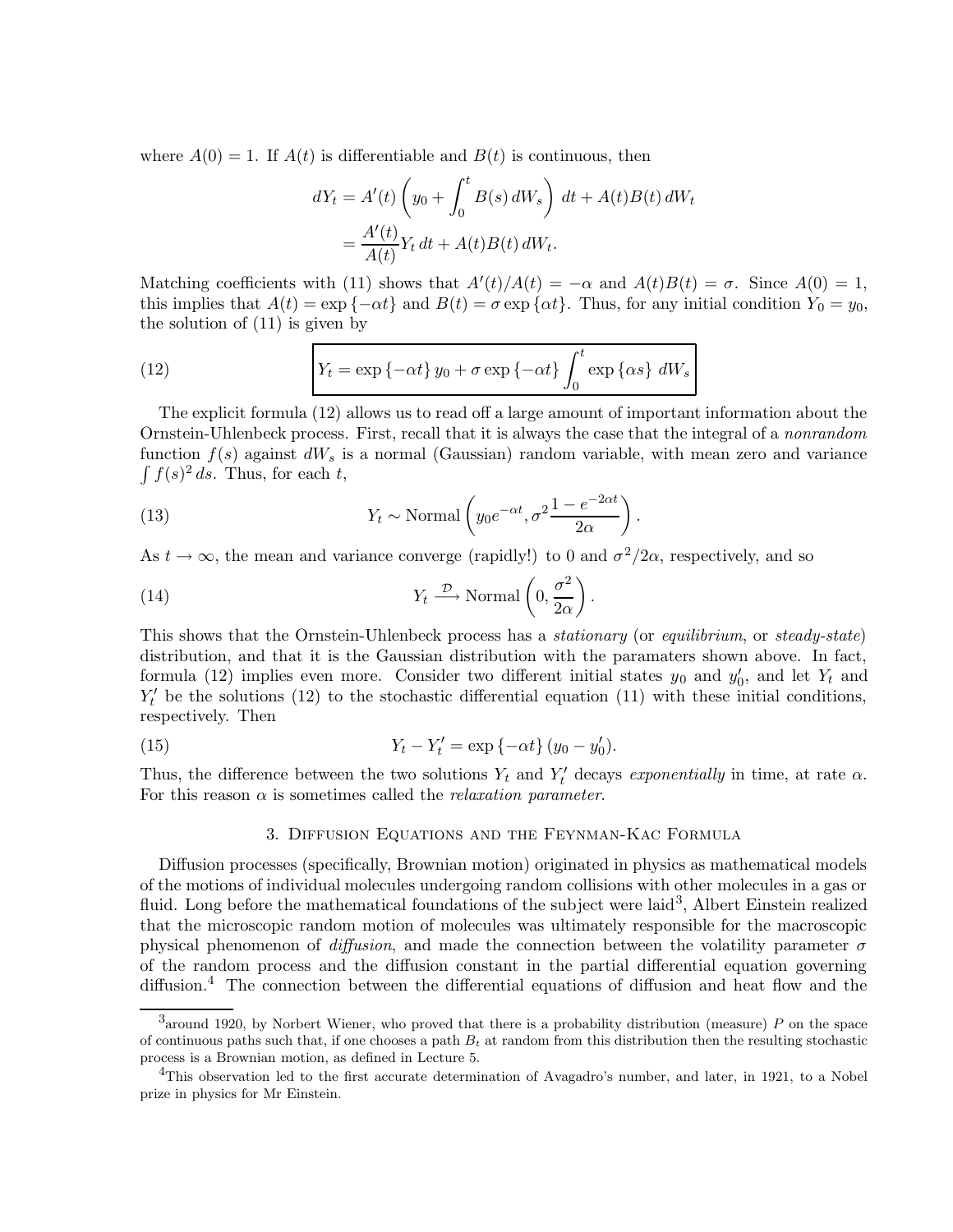random process of Brownian motion has been a recurring theme in mathematical research ever since.

In the 1940s, Richard Feynman discovered that the Schrodinger equation (the differential equation governing the time evolution of quantum states in quantum mechanics) could be solved by (a kind of) averaging over paths, an observation which led him to a far-reaching reformulation of the quantum theory in terms of "path integrals".<sup>5</sup> Upon learning of Feynman's ideas, Mark Kac (a mathematician at Cornell University, where Feynman was, at the time, an Assistant Professor of Physics) realized that a similar representation could be given for solutions of the heat equation (and other related diffusion equations) with external cooling terms. This representation is now known as the Feynman-Kac formula. Later it became evident that the expectation occurring in this representation is of the same type that occurs in derivative security pricing.

The simplest heat equation with a cooling term is

(16) 
$$
\frac{\partial u}{\partial t} = \frac{1}{2} \frac{\partial^2 u}{\partial x^2} - K(x)u,
$$

where  $K(x)$  is a function of the space variable x representing the amount of external cooling at location x.

**Theorem 3.** (Feynman-Kac Formula) Let  $K(x)$  be a nonnegative, continuous function, and let  $f(x)$  be bounded and continuous. Suppose that  $u(t, x)$  is a bounded function that satisfies the partial differential equation (16) and the initial condition

(17) 
$$
u(0,x) = \lim_{(t,y)\to(0,x)} u(t,y) = f(x).
$$

Then

(18) 
$$
u(t,x) = E^x \exp\left\{-\int_0^t K(W_s) ds\right\} f(W_t),
$$

where, under the probability measure  $P^x$ , the process  ${W_t}_{t\geq0}$  is Brownian motion started at x.

The hypotheses given are not the most general under which the theorem remains valid, but suffice for many important applications. Occasionally one encounters functions  $K(x)$  and  $f(x)$  that are not continuous everywhere, but have only isolated discontinuities; the Feynman-Kac formula remains valid for such functions, but the initial condition  $(17)$  holds only at points x where f is continuous.

An obvious consequence of the formula is uniqueness of solutions to the *Cauchy problem* (the partial differential equation (16) together with the initial condition (17).

Corollary 1. Under the hypotheses of Theorem 3, there is at most one solution of the heat equation (16) with initial condition (17), specifically, the function u defined by the expectation (18).

 $\Box$ 

The Feynman-Kac formula may also be used as the basis for an existence theorem, but this is not so simple, and since it is somewhat tangential to our purposes, we shall omit it.

<sup>&</sup>lt;sup>5</sup>The theory is spelled out in considerable detail in the book *Quantum Mechanics and Path Integrals* by Feynman and Hibbs. For a nontechnical explanation, read Feynman's later book QED, surely one of the finest popular expositions of a scientific theory ever written.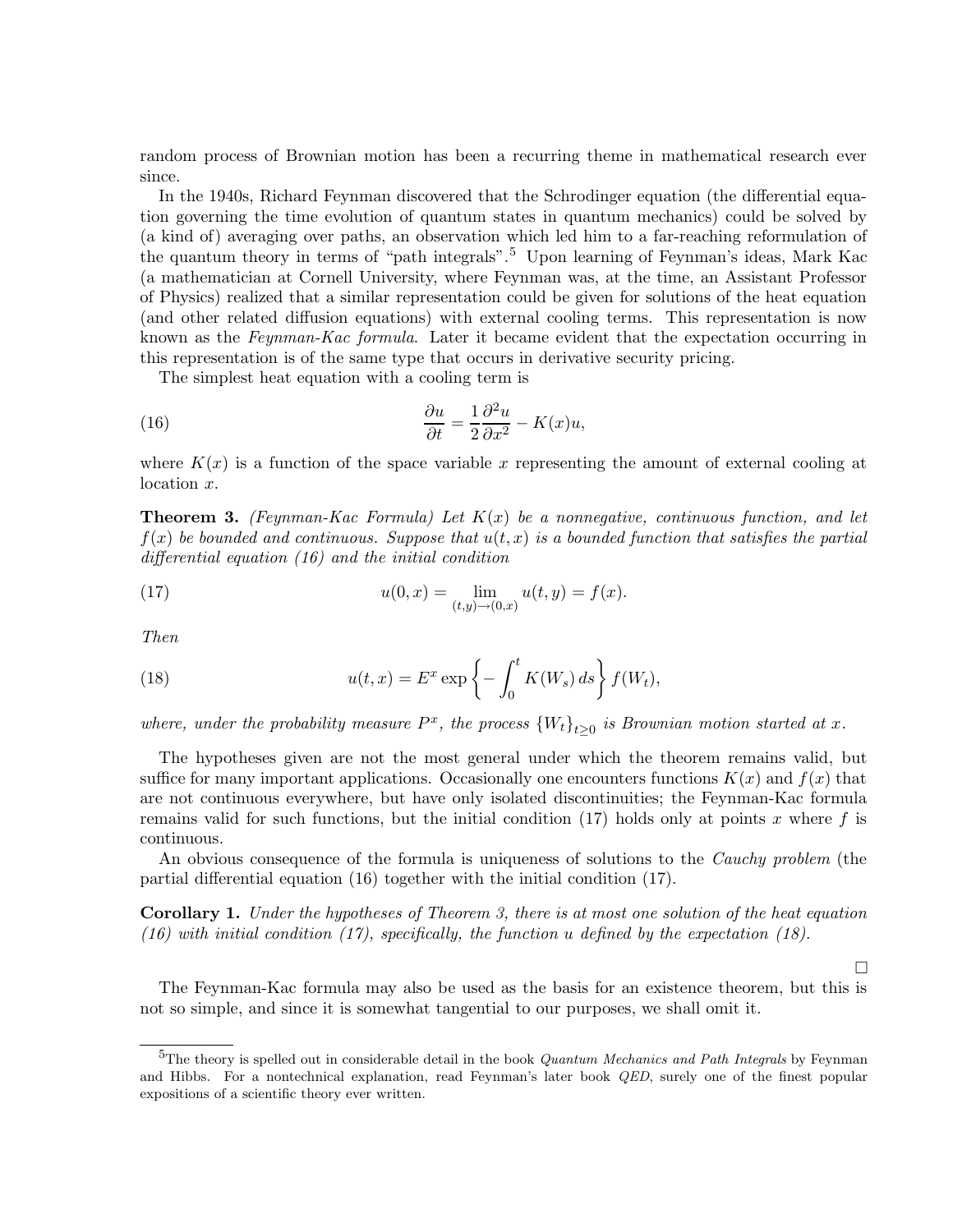*Proof of the Feynman-Kac Formula.* Fix  $t > 0$ , and consider the stochastic process

$$
Y_s = e^{-R(s)}u(t - s, W_s), \text{ where}
$$

$$
R(s) = \exp\left\{-\int_0^s K(W_r) dr\right\}
$$

with s now serving as the time parameter. Because  $u(t, x)$  is, by hypothesis, a solution of the heat equation (16), it is continuously differentiable once in t and twice in x. Moreover, since u is bounded, so is the process  $Y_t$ . By Itô's theorem,

$$
dY_s = -K(W_s)e^{-R(s)}u(t-s, W_s) ds
$$
  
\n
$$
-u_t(t-s, W_s)e^{-R(s)} ds
$$
  
\n
$$
+u_x(t-s, W_s)e^{-R(s)} dW_s
$$
  
\n
$$
+(1/2)u_{xx}(t-s, W_s)e^{-R(s)} ds.
$$

Since u satisfies the partial differential equation  $(16)$ , the ds terms in the last expression sum to zero, leaving

(19) 
$$
dY_s = u_x(t-s,W_s)e^{-R(s)}dW_s.
$$

Thus,  $Y_s$  is a martingale up to time  $t$ .<sup>6</sup> By the "Conservation of Expectation" law for martingales, it follows that

(20) 
$$
Y_0 = u(t, x) = E^x Y_t = E^x e^{-R(t)} u(0, W_t) = E^x e^{-R(t)} f(W_t).
$$

As we have remarked, the hypotheses of Theorem 3 may be relaxed considerably, but this is a technically demanding task. The primary difficulty has to do with convergence issues: when f is an unbounded function the expectation in the Feynman-Kac formula (18) need not even be well-defined. Nonuniqueness of solutions to the Cauchy problem is also an obstacle. Consider, for instance, the simple case where  $f \equiv 0$  and  $K \equiv 0$ ; then the function

(21) 
$$
v(t,x) = \sum_{n=0}^{\infty} \frac{x^{2n}}{(2n)!} \frac{d^n}{dt^n} e^{-1/t^2}
$$

is a solution of the heat equation (16) that satisfies the initial condition (17). This example should suffice to instill, if not fear, at least caution in anyone using the Feynman-Kac formula, because it implies nonuniqueness of solutions to the Cauchy problem for *every* initial condition. To see this, observe that if  $u(t, x)$  is a solution to the heat equation (16) with initial condition  $u(0, x) = f(x)$ , then so is  $u(t, x) + v(t, x)$ . Notice, however, that the function  $v(t, x)$  grows exponentially as  $x \to \infty$ . In many applications, the solution u of interest grows subexponentially in the space variable x. The following result states that, under mild hypotheses on the functions  $f$  and  $K$ , there is only one solution to the Cauchy problem that grows subexponentially in  $x$ .

**Proposition 1.** Let f and K be piecewise continuous functions such that  $K \geq 0$  and f is of subexponential growth. Then the function  $u(t, x)$  defined by the Feynman-Kac formula (18) satisfies

<sup>&</sup>lt;sup>6</sup>To make this argument airtight, one must verify that the process  $u_x(t-s, W_s)$  is of class  $\mathcal{H}^2$  up to time  $t - \varepsilon$ , for any  $\varepsilon > 0$ . This may be accomplished by showing that the partial derivative  $u_x(s, x)$  remains bounded for  $x \in \mathbb{R}$ and  $s \geq \varepsilon$ , for any  $\varepsilon > 0$ . Details are omitted. One then applies the Conservation of Expectation law at  $t - \varepsilon$ , and uses the boundedness of  $u$  and the dominated convergence theorem to complete the proof.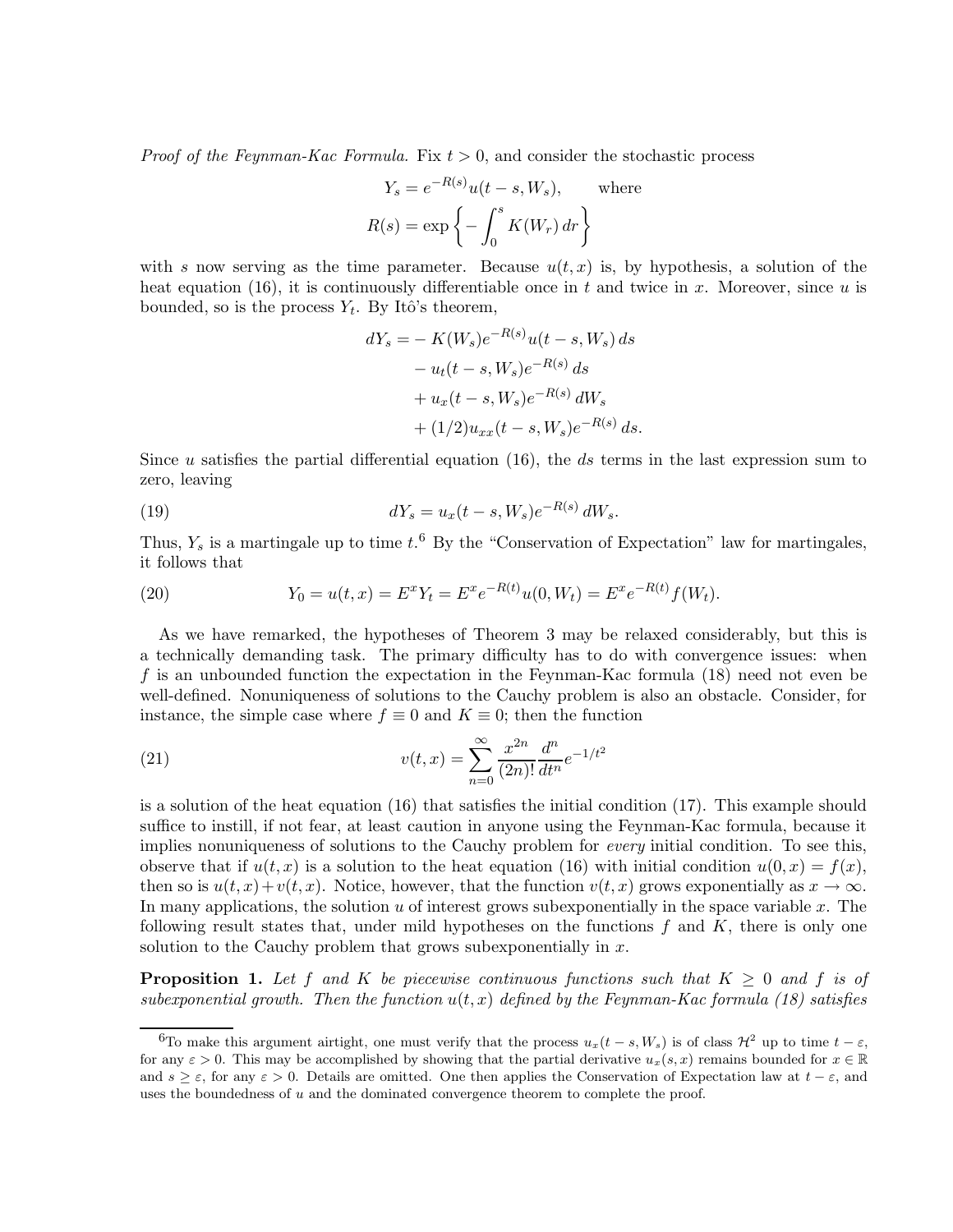the heat equation (16) and the initial condition

(22) 
$$
\lim_{(t,y)\to(0,x)}u(t,y)=f(x)
$$

at every x where f is continuous. Moreover, the function u defined by  $(18)$  is the unique solution of the Cauchy problem that is of subexponential growth in the space variable x, specifically, such that for each  $T < \infty$  and  $\varepsilon > 0$ ,

(23) 
$$
\lim_{x \to \infty} \sup_{0 \le t \le T} \sup_{|y| \le x} \frac{|u(t, y)|}{\exp \{\varepsilon x\}} = 0.
$$

See KARATZAS  $&$  SHREVE for a proof of the first statement, and consult your local applied mathematician for the second.

The Feynman-Kac formula and the argument given above both generalize in a completely straightforward way to d−dimensional Brownian motion.

**Theorem 4.** Let  $K : \mathbb{R}^d \to [0, \infty)$  and  $f : \mathbb{R}^d \to \mathbb{R}$  be continuous functions, with f bounded. Suppose that  $u(t, x)$  is a bounded function that satisfies the partial differential equation

(24) 
$$
\frac{\partial u}{\partial t} = \frac{1}{2} \sum_{i=1}^{d} \frac{\partial^2 u}{\partial x_i^2} - Ku
$$

$$
= \frac{1}{2} \Delta u - Ku
$$

and the initial condition

$$
(25) \t\t\t\t\t\t)u(0,x) = f(x).
$$

Assume that, under the probability measure  $P^x$  the process  $W_t$  is a d-dimensional Brownian motion started at x. Then

(26) 
$$
u(t,x) = E^x \exp\left\{-\int_0^t K(W_s) ds\right\} f(W_t).
$$

Moreover, the function u defined by (26) is the only solution to the heat equation (24) satisfying the initial condition  $(25)$  that grows subexponentially in the space variable x.

### 4. Generalizations of the Feynman-Kac Formula

The Feynman-Kac formula is now over 50 years old; thus, it should come as no surprise that the mathematical literature is rich in generalizations and variations. Two types of generalizations are of particular usefulness in financial applications: (1) those in which the Brownian motion  $W_t$  is replaced by another diffusion process, and (2) those where the Brownian motion (or more generally diffusion process) is restricted to stay within a certain region of space.

4.1. Feynman-Kac for other diffusion processes. Let  $P<sup>x</sup>$  be a family of probability measures on some probability space, one for each possible initial point  $x$ , under which the stochastic process  $X_t$  is a diffusion process started at x with local drift  $\mu(x)$  and local volatility  $\sigma(x)$ . That is, suppose that under each  $P^x$  the process  $X_t$  obeys the stochastic differential equation and initial condition

(27) 
$$
dX_t = \mu(X_t) dt + \sigma(X_t) dW_t
$$

$$
X_0 = x.
$$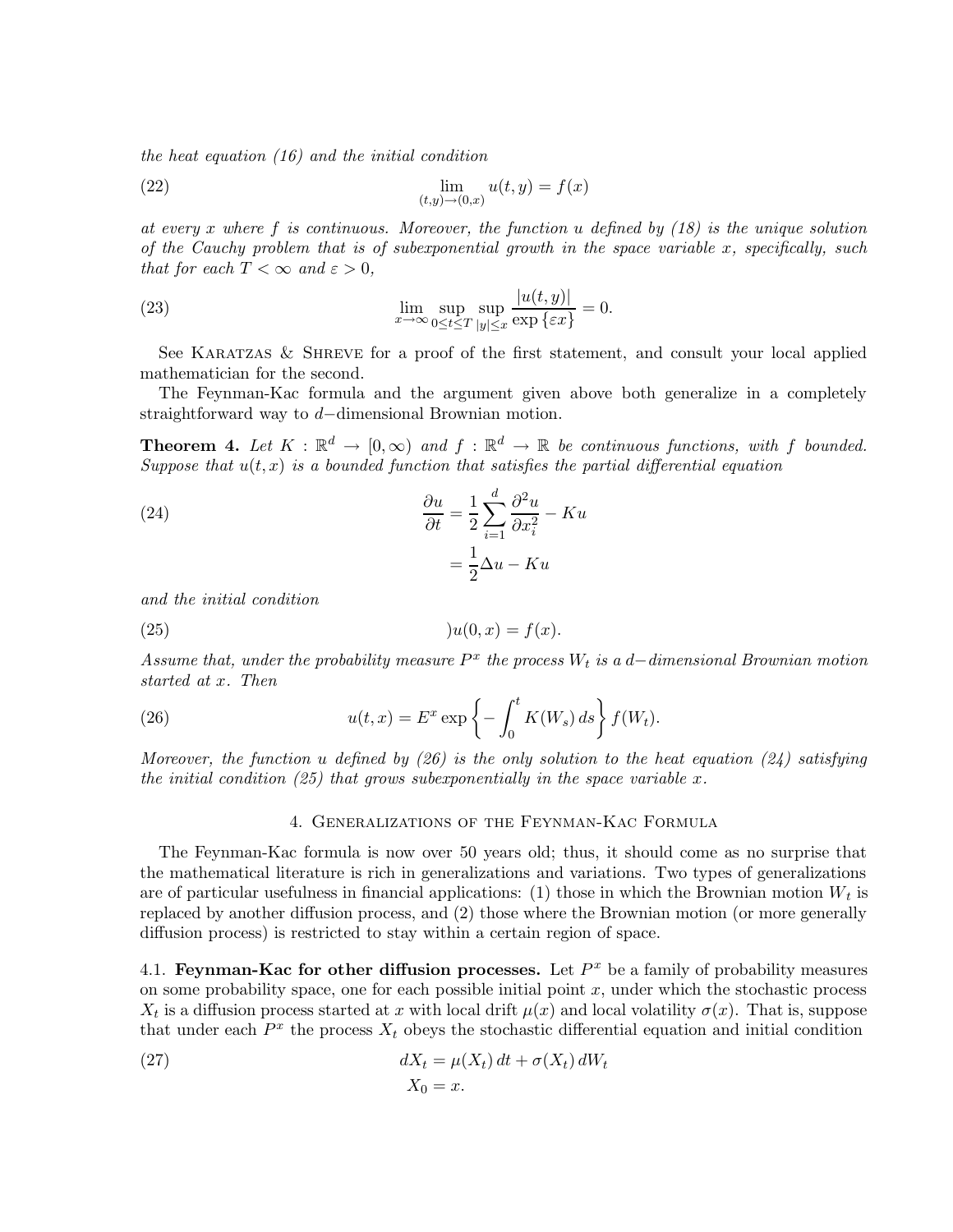Define the *infinitesimal generator* of the process  $X_t$  to be the differential operator

(28) 
$$
\mathcal{G} = \frac{1}{2}\sigma^2(x)\frac{d^2}{dx^2} + \mu(x)\frac{d}{dx}.
$$

**Theorem 5.** Assume that  $\alpha(t,x) = \mu(x)$  and  $\beta(t,x) = \sigma(x)$  satisfy the global Lipschitz and growth hypotheses of Theorem 2. Let  $f(x)$  and  $K(x)$  be continuous functions such that  $K \geq 0$  and  $f(x) = O(|x|)$  as  $|x| \to \infty$ . Then the function  $u(t, x)$  defined by

(29) 
$$
u(t,x) = E^x \exp\left\{-\int_0^t K(X_s) ds\right\} f(X_t)
$$

satisfies the diffusion equation

$$
\frac{\partial u}{\partial t} = \mathcal{G}u - Ku
$$

and the initial condition  $u(0, x) = f(x)$ . Moreover, u is the only solution to the Cauchy problem that is of at most polynomial growth in x.

Exercise: Mimic the argument used to prove Theorem 3 to prove this in the special case where  $f, K, \mu$ , and  $\sigma$  are all bounded functions.

Example: Consider once again the Black-Scholes problem of pricing a European call option with strike price  $C$  on a stock whose share price obeys the stochastic differential equation

$$
dS_t = rS_t dt + \sigma S_t dW_t
$$

where the short rate r and the stock volatility  $\sigma$  are constant. The risk-neutral price of the call at time  $t = 0$  is given by the expectation

$$
(32)\t\t\t V_0 = E^x e^{-rT} f(S_T)
$$

where T is the expiration time,  $S_0 = x$  is the initial share price of the stock, and  $f(x) = (x - C)_+$ . This expectation is of the form that occurs in the Feynman-Kac formula (37), with the identification  $K(x) \equiv r$ . Therefore, if  $v(t, x)$  is defined by

(33) 
$$
v(t,x) = E^x e^{-rt} f(S_t)
$$

then  $v$  must satisfy the diffusion equation

(34) 
$$
v_t = rxv_x + (1/2)\sigma^2 x^2 v_{xx} - rv
$$

with the initial condition  $v(0, x) = f(x)$ . Observe that equation (34) is the backward (timereversed) form of the Black-Scholes equation. It is possible to solve this initial value problem by making the substitution  $y = e^x$  and then solving the resulting constant-coefficient PDE by intelligent guesswork. (Exercise: Try it! Rocket scientists should be comfortable with this kind of calculation. And, of course, financial engineers should be capable of intelligent guesswork.) One then arrives at the Black-Scholes formula.

4.2. Feynman-Kac for Multidimensional Diffusion Processes. Just as the Feynman-Kac theorem for one-dimensional Brownian motion extends naturally to multidimensional Brownian motion, so does the Feynman-Kac theorem for one-dimensional diffusion processes extend to multidimensional diffusions. A d-dimensional diffusion process  $X_t$  follows a stochastic differential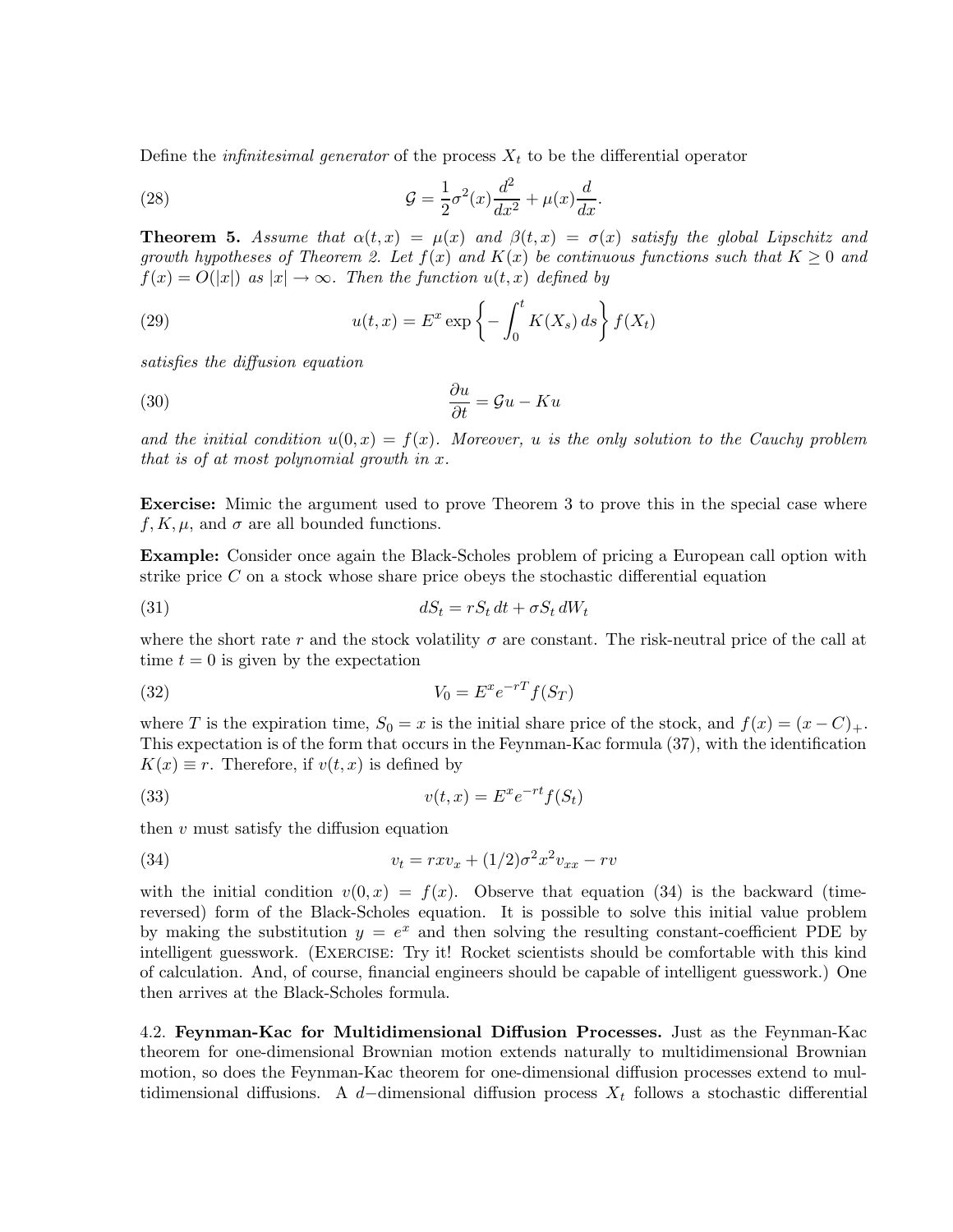equation of the form (27), but where  $X_t$  and  $\mu(x)$  are d–vectors,  $W_t$  is an N–dimensional Brownian motion, and  $\sigma(x)$  is a  $d \times N$  matrix-valued function of x. The *generator* of the diffusion process  $X_t$  is the differential operator

(35) 
$$
\mathcal{G} = \frac{1}{2} \sum_{i=1}^{d} \sum_{i'=1}^{d} \left( \sum_{j=1}^{N} \sigma^{ij}(x) \sigma^{i'j}(x) \right) \frac{\partial^2}{\partial x_i \partial x_{i'}} + \sum_{i=1}^{d} \mu^{i}(x) \frac{\partial}{\partial x_i}.
$$

Note that the terms in this expression correspond to terms in the multidimensional Itô formula. In fact, if  $X_t$  obeys the stochastic differential equation (27) and  $u(t, x)$  is sufficiently differentiable, then the Itô formula reads

(36) 
$$
du(t, X_t) = u_t(t, X_t) dt + \mathcal{G}u(t, X_t) dt + \text{terms involving } dW_t^j
$$

**Theorem 6.** Assume that the coefficient  $\alpha(t,x) = \mu(x)$  and  $\beta(t,x) = \sigma(x)$  in the stochastic differential equation (27) satisfy the global Lipschitz and growth hypotheses of Theorem 2. Let  $f(x)$ and  $K(x)$  be continuous functions such that  $K \geq 0$  and  $f(x) = O(|x|)$  as  $|x| \to \infty$ . Assume that under  $P^x$  the process  $X_t$  has initial state  $x \in \mathbb{R}^d$ . Then the function  $u(t,x)$  defined by

(37) 
$$
u(t,x) = E^x \exp\left\{-\int_0^t K(X_s) ds\right\} f(X_t)
$$

satisfies the diffusion equation

(38) 
$$
\frac{\partial u}{\partial t} = \mathcal{G}u - Ku
$$

and the initial condition  $u(0, x) = f(x)$ . Moreover, u is the only solution to the Cauchy problem that is of at most polynomial growth in x.

4.3. Feynman-Kac Localized. Certain exotic options pay off only when the price process of the underlying asset reaches (or fails to reach) an agreed "knockin" (or "knockout") value before the expiration of the option. The expectations that occur as arbitrage prices of such contracts are then evaluated only on the event that knockin has occurred (or knockout has not occurred). There are Feynman-Kac theorems for such expectations. The function  $u(t, x)$  defined by the expectation (see below) satisfies a heat equation of the same type as (16), but only in the domain where payoff remains a possibility; in addition, there is a boundary condition at the knockin point(s). Following is the simplest instance of such a theorem.

Assume that, under the probability measure  $P^x$  the process  $W_t$  is a 1-dimensional Brownian motion started at  $W_0 = x$ . Let  $J = (a, b)$  be an open interval of R, and define

(39) 
$$
\tau = \tau_{\mathcal{J}} = \min \left\{ t \ge 0 : W_t \notin J \right\}
$$

to be the time of first exit from J.

**Theorem 7.** Let  $K : [a, b] \to [0, \infty)$  and  $f : (a, b) \to \mathbb{R}$  be continuous functions such that f has compact support (that is, there is a closed interval I contained in  $(a, b)$  such that  $f(x) = 0$  for all  $x \notin I$ ). Then

(40) 
$$
u(t,x) = E^x \exp \left\{-\int_0^t K(W_s) \, ds\right\} f(W_t) \mathbf{1} \{t < \tau\}
$$

is the unique bounded solution of the heat equation

(41) 
$$
\frac{\partial u}{\partial t} = \frac{1}{2} \frac{d^2 u}{dx^2} - Ku \quad \forall x \in J \text{ and } t > 0
$$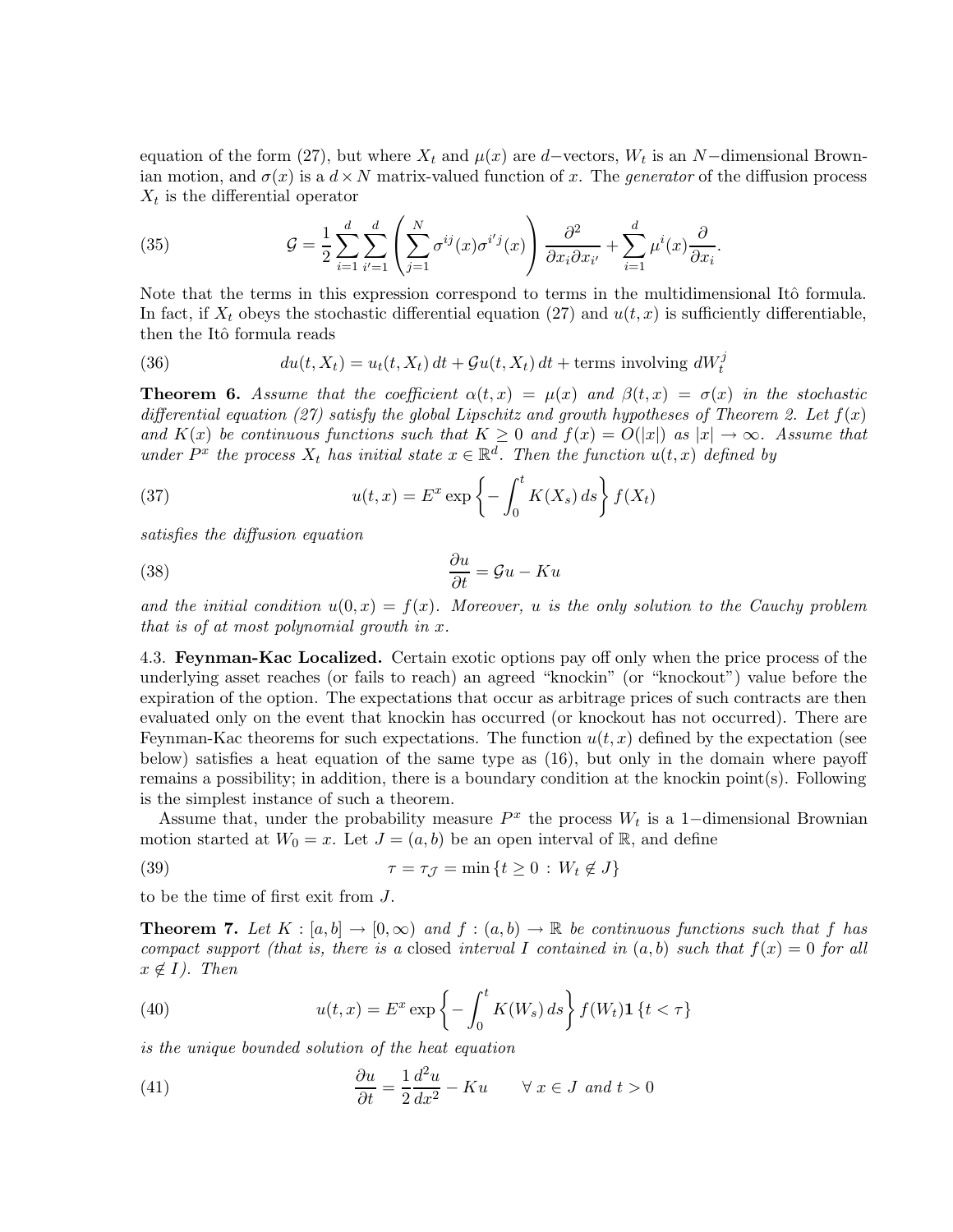with boundary and initial conditions

(42) 
$$
u(t, a) = 0 \qquad (BC)a
$$

$$
u(t, b) = 0 \qquad (BC)b
$$

$$
u(0, x) = f(x) \qquad (IC).
$$

*Proof.* Exercise.  $\Box$ 

#### 5. Application of the Feynman-Kac Theorems

In financial applications, the Feynman-Kac theorems are most useful in problems where the expectation giving the arbitrage price of a contract cannot be evaluated in closed form. One must then resort to numerical approximations. Usually, there are two avenues of approach: (1) simulation; or (2) numerical solution of a PDE (or system of PDEs). The Feynman-Kac theorems provide the PDEs.

It is not our business in this course to discuss methods for the solution of PDEs. Nevertheless, we cannot leave the subject of the Feynman-Kac formula without doing at least one substantial example. This example will show how the method of *eigenfunction expansion* works, in one of the simplest cases. The payoff will be an explicit formula for the transition probabilities of Brownian motion restricted to an interval.

5.1. Transition probabilities for Brownian motion in an interval. As in section 4.3 above, consider one-dimensional Brownian motion with "killing" (or "absorption" at the endpoints of an interval J. For simplicity, take  $J = (0, 2\pi)$ . Recall that  $\tau = \tau_J$  is the time of first exit from J by the process  $W_t$ . We are interested in the expectation

(43) 
$$
u(t,x) = E^x f(W_t) \mathbf{1} \{t < \tau\},
$$

where  $f: J \to \mathbb{R}$  is a continuous function with compact support in J. This expectation is an instance of the expectation in equation (40), with  $K(x) \equiv 0$ . By Theorem 7, the function u satisfies the heat equation (41), with  $K = 0$ . Our objective is to find a solution to this differential equation that also satisfies the initial and boundary conditions (42).

Our strategy is based on the superposition principle. Without the constraints of the initial and boundary conditions, there are *infinitely many* solutions to the heat equation, as we have already seen (look again at equation (21)). Because the the heat equation is linear, any linear combination of solutions is also a solution. Thus, one may attempt to find a solution that satisfies the infinitely and boundary conditions by looking at superpositions of simpler solutions.

What are the simplest bounded solutions of the heat equation? Other than the constants, probably the simplest are the exponentials

(44) 
$$
u(t, x : \theta) := \exp\left\{i\theta x\right\} \exp\left\{-\theta^2 t/2\right\}.
$$

By themselves, these solutions are of no use, as they are complex-valued, and the function  $u(t, x)$ defined by (43) is real-valued. However, the functions  $u(t, x; \theta)$  come naturally in pairs, indexed by  $\pm\theta$ . Adding and subtracting the functions in these pairs leads to another large simple class of solutions:

(45) 
$$
v(t, x; \theta) = (\sin \theta x)e^{-\theta^2 t/2} \quad \text{and}
$$

(46) 
$$
w((t, x; \theta) = (\cos \theta x)e^{-\theta^2 t/2}
$$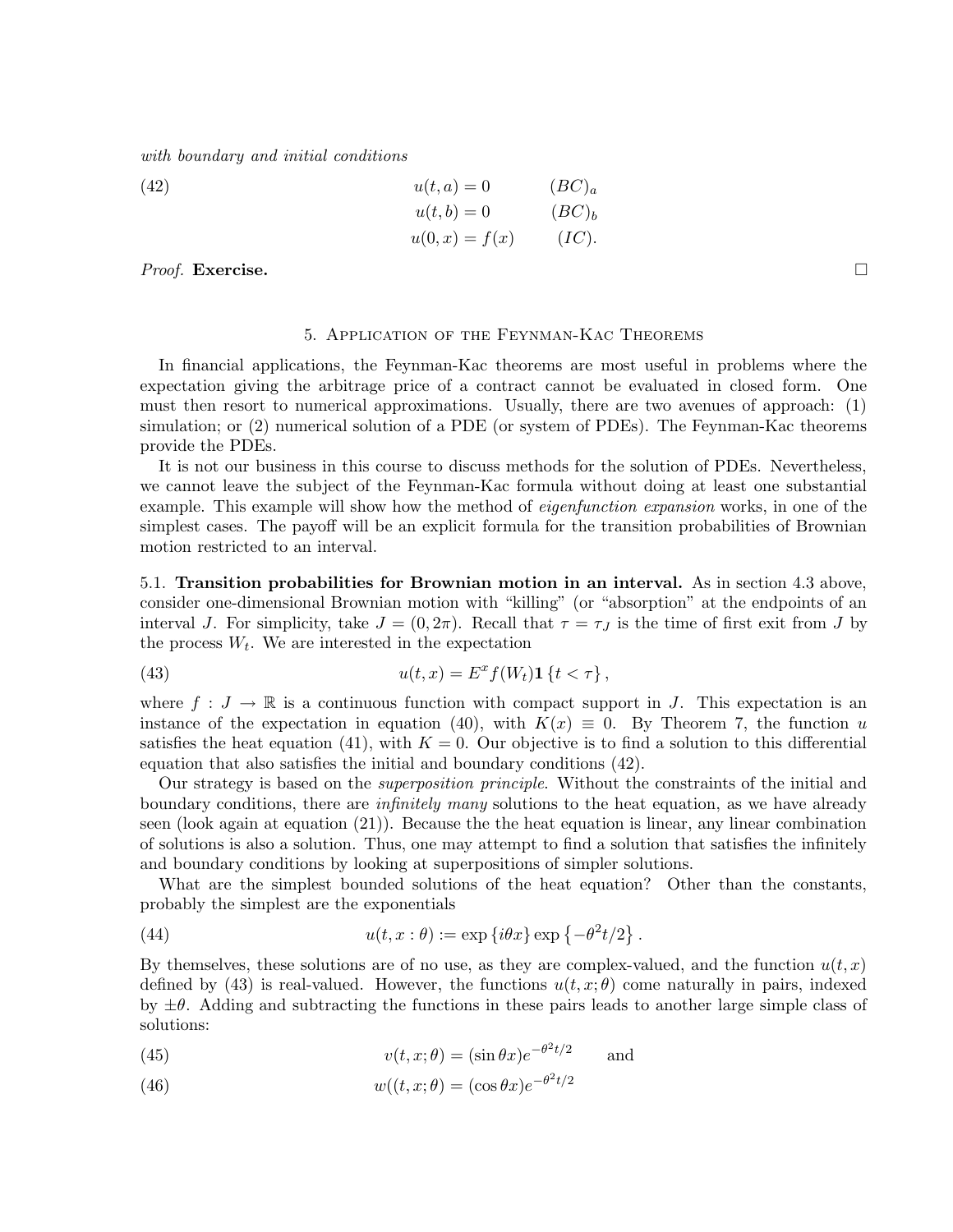These are real-valued. Moreover, if  $\theta = n/2$  for integer n then the functions  $v(t, x; \theta)$  satisfy the boundary conditions in (42). This suggest that we look for the desired solution among the (infinite) linear combinations

(47) 
$$
u(t,x) = \sum_{n=0}^{\infty} a_n v(t,x;n/2) = \sum_{n=0}^{\infty} a_n e^{-n^2 t/2} \sin(nx/2)
$$

Since each term satisfies both the heat equation and the boundary conditions, so will the sum (provided the interchange of derivatives and infinite sum can be justified – we won't worry about such details here). Thus, we need only find coefficients  $a_n$  so that the initial condition  $u(0, x) = f(x)$ is satisfied. But

(48) 
$$
u(0,x) = \sum_{n=-\infty}^{\infty} a_n \sin(nx/2)
$$

is a Fourier series! Thus, if we match the coefficients  $a_n$  with the corresponding Fourier coefficients of f, the initial condition will be met. The Fourier coefficients of  $f$  are defined by

(49) 
$$
a_n := \frac{1}{2\pi} \int_0^{2\pi} f(x) \sin nx \, dx
$$

Therefore, the solution is given by

(50) 
$$
u(t,x) = \sum_{n=0}^{\infty} e^{-n^2 t/2} \sin(nx/2) \left(\frac{1}{2\pi} \int_0^{2\pi} f(x) \sin(n y) dy\right),
$$

or alternatively,

(51) 
$$
u(t,x) = \int_0^{2\pi} \left( \sum_{n=0}^\infty e^{-n^2 t/2} \sin(nx/2) \sin(ny/2) \right) f(y) dy
$$

Finally, compare the integral formula (51) with the expectation equation (43). In both formulas, the function f is integrated against a kernel: in  $(43)$ , against a probability density, and in  $(51)$ , against an infinite series of sinewaves. Since these formulas apply for all continuous functions f with support in  $(0, 2\pi)$ , it follows that the kernels must be identical. Thus, we have proved the following interesting formula:

(52) 
$$
P^{x} \{W_{t} \in dy \text{ and } t < \tau\} = \sum_{n=0}^{\infty} e^{-n^{2}t/2} \sin(nx/2) \sin(ny/2).
$$

### 6. Exercises

1. Linear systems of stochastic differential equations. Let  $W_t$  be a standard d–dimensional Brownian motion, and let A be a (nonrandom)  $d \times d$  matrix. Consider the stochastic differential equation

$$
dX_t = AX_t dt + dW_t,
$$

where  $X_t$  is a d–vector-valued process.

(A) Find an explicit formula for the solution when the initial condition is  $X_0 = x$ , and show that the process  $X_t$  is Gaussian.

(B) Under what conditions on the matrix A will the process  $X_t$  have a stationary distribution?